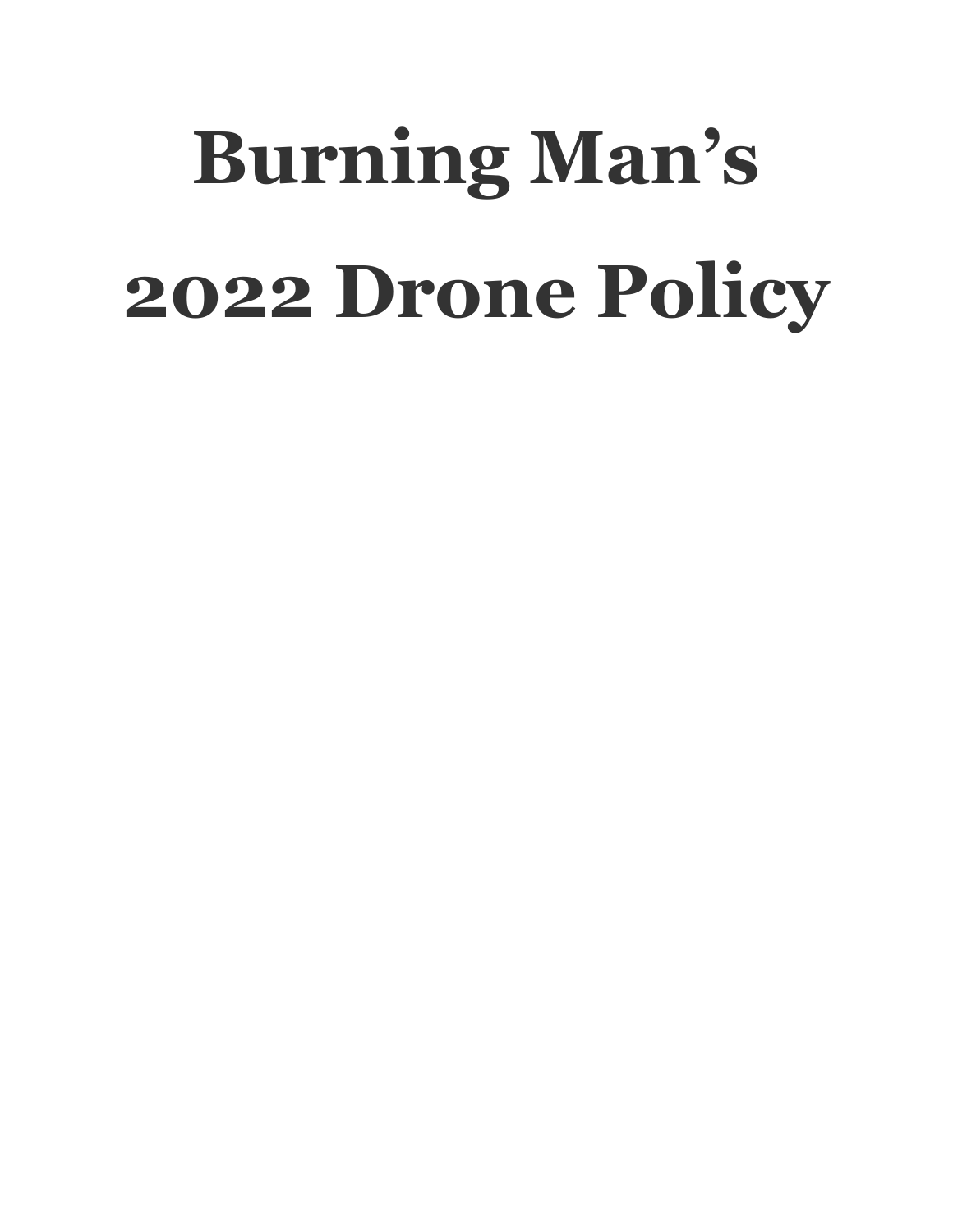# **Introduction:**

The rising popularity of remote control (RC) aircraft including: fixed wing planes, helicopters, multicopters aka "drones" or unmanned aerial vehicles, presents many challenges at the Burning Man event. Black Rock City, LLC's (BRC's) mission is for RC activity to proceed in the safest manner possible, while also respecting the privacy rights of participants.

Like mutant vehicles, BRC regulates all RC aircraft and requires that they be operated responsibly, and subject to restricted fly zones and other rules of operation. BRC has an established RC community, which has stepped forward to collaborate on creating rules and recommendations based upon The Federal Aviation Administration (FAA) regulations and the Academy of Model Aeronautics (AMA) safety code.

The FAA requires all operators of RC aircraft flying within 5 miles of an airport to notify that airport of their operations. Virtually all of Black Rock City is within 5 miles of 88NV, Black Rock City Municipal Airport. So, all RC operators must register and follow all policies, rules, restrictions and conditions stated in this document and communicated at the Event in the safety briefings. Failure to comply can lead to confiscation of the aircraft, BLM fines, and/or removal from the event.

# **Restrictions include, but are not limited to:**

1. Flying sufficient distance away from populated (city blocks, theme camps, etc.), low noise tolerance (the Temple!) or other sensitive areas (including Burns and the Man) 2. Avoid flying near spectators until aircraft tested/flown previously.

3. Flying no higher than 400 feet above ground.

4. If within 5 miles of an airport: notification of the airport operator. (Registration satisfies this requirement.)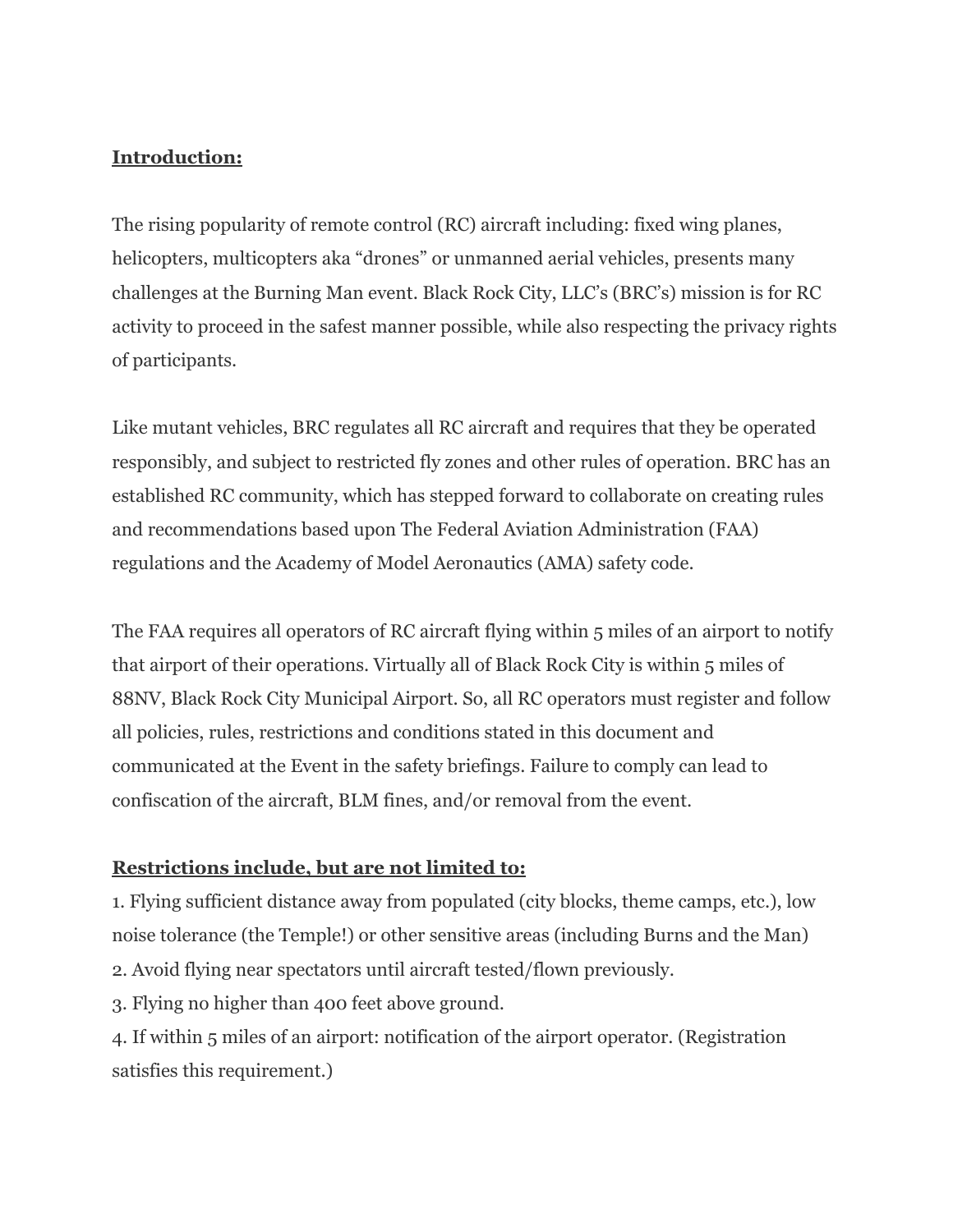5. Avoid flying in proximity of, and give right-of-way to, full-scale aircraft.

# **Rules of Operation**

1. All drone pilots must have a FAA Part 107 certification. (New for 2022)

2. Only visual line of sight flying per FAA, no long distance flying.

3. No First Person View flying (flying based upon video stream not direct sight).

4. Secure a safe place to take off, land, and emergency land.

5. Fly when possible, with a spotter to help control on-lookers, etc.

6. 100 feet horizontal separation away from all perimeter fences / trash fence.

7. 100 feet horizontal separation away from EMS, Police, Fire Department vehicles and their camp locations.

8. 100 feet horizontal separation away from all heavy equipment and work crews.

9. 100 feet horizontal separation away from all ground vehicles, artwork, sculptures, guidewires, kites, tethered aviation, etc.

10. Avoid flying over or close to people, AMA recommendations are horizontal separation of 25 feet at least.

11. Immediately land if skydivers are seen overhead. You may resume flight after they have landed.

12. No operating RC aircraft while intoxicated. If you are deemed intoxicated to the point that you are "illegal to drive" you may not fly.

13. No use of ham bands including 433, 600, 900 MHz and 1.3 GHz unless a current Technician, General, or Amateur Extra License is shown.

14. No amplified systems, for example: Dragonlink.

15. If a pilot is acting in an unsafe manner either law enforcement or the Black Rock Rangers have the authority to confiscate the controller/transmitter and transfer it to the Safety Officer.

16. If a crashed craft is found it will be transferred to the Safety Officer.

17. Aircraft confiscated for flying unsafely, recklessly or in violation of rules will be held by the Safety Officer.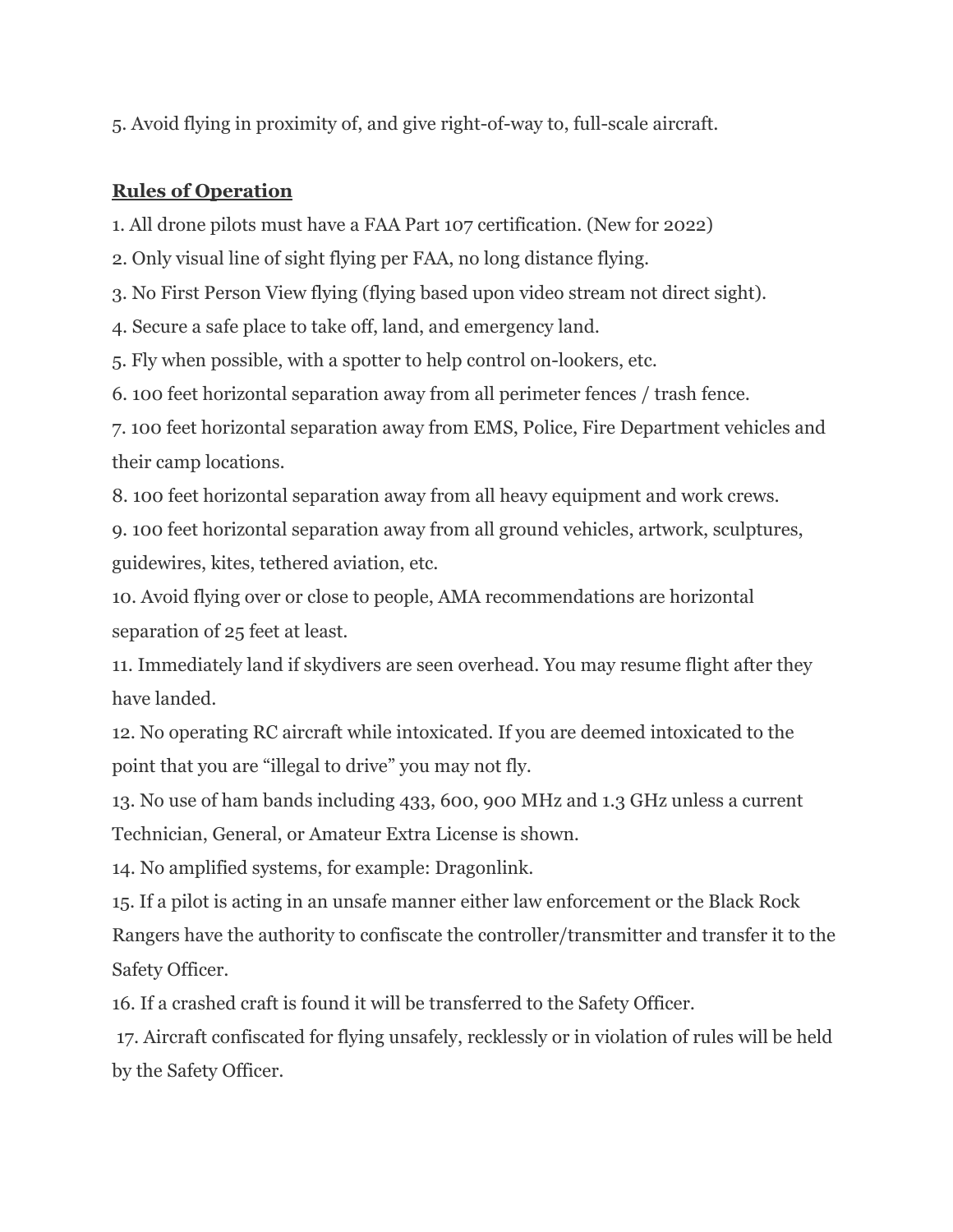18. Maximum altitude allowed per FAA is 400 feet above ground

# **Flying Prohibited During The Following Conditions:**

- 1. During strong winds
- 2. During dust storms
- 3. From a moving vehicle
- 4. Flights at night unless equipped with adequate navigation lights per AMA rules.

# **Flying Prohibited At The Following Locations and Times**

- 1. Entry and exit roads leading into BRC
- 2. Center camp
- 3. Esplanade
- 4. Inside The Man safety ring
- 5. The Man after it closes for pyrotechnical set-up on Friday of the event until Sunday at 6:00 AM.
- 6. Large Burns,Temple Burn and Man Burns. Flight will be prohibited within 100 yards of the perimeter established for the burn.
- 7. Airport restrictions
- 8. Incident Command (Law Enforcement & Emergency Services Area)
- 9. Flying/hovering over the city (2:00-10:00/Esplanade-Last street)
- 10. Inside of or from the top/side of any architecture/structures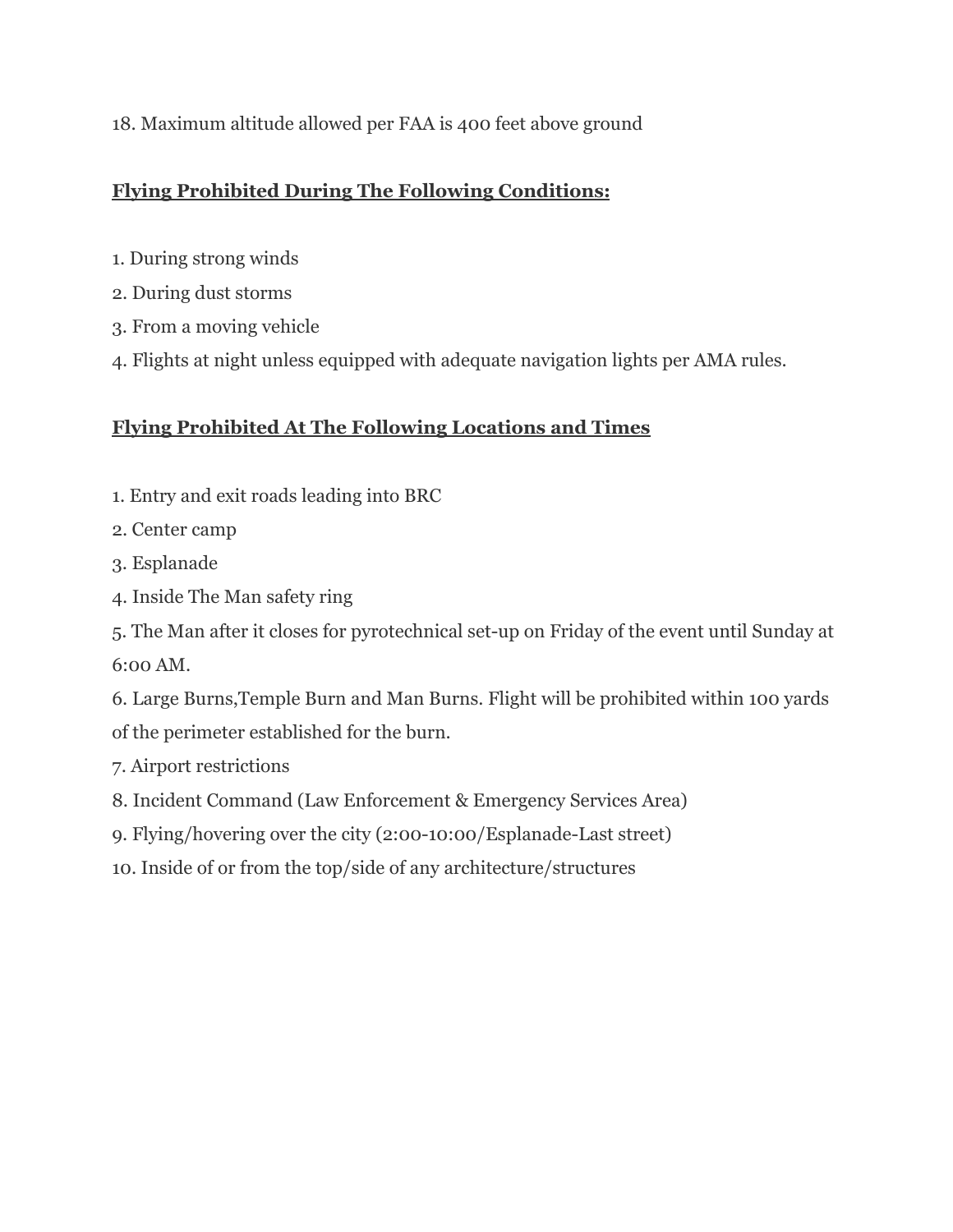# **No Flying At Or Near BRC Municipal Airport (88NV)**

● No flying at 88NV including the 88NV camping area, terminal, ramp/tie-down, and runways unless direct face-to-face permission is given by the Air Commander, Airport Safety Officer, or Runway Manager during airport operation hours (dawn-twilight).

● No flying from the last named street that surrounds BRC over walk-in campground to the trash fence/perimeter from the radials of 2:00 to 6:00 (dependent upon location of airport being at 5:00 or 5:30) during airport operation hours (dawn-twilight) unless direct face-to-face permission is given by the Air Commander, Airport Safety Officer, or Runway Manager.

# **Other Conditions**

Please be aware that there are other rules and laws that may affect operations of an RC aircraft. For example, using an RC aircraft to photograph or videotape someone without their permission or for commercial purposes is not authorized under BRC's Ticket Terms and Conditions. Intentionally or negligently injuring persons or property with an RC aircraft could lead to criminal assault and or battery charges. Interfering with airport operations is a federal crime. Be mindful of all laws, rules and regulations when operating an RC aircraft, and use common sense. If RC aircraft are operated unsafely then they will be subject to further regulation and restrictions in the future. Help make BRC a place where RC aircraft are a valued part of the community.

### **Registration:**

● Registration is mandatory and on-line; registration will be limited.